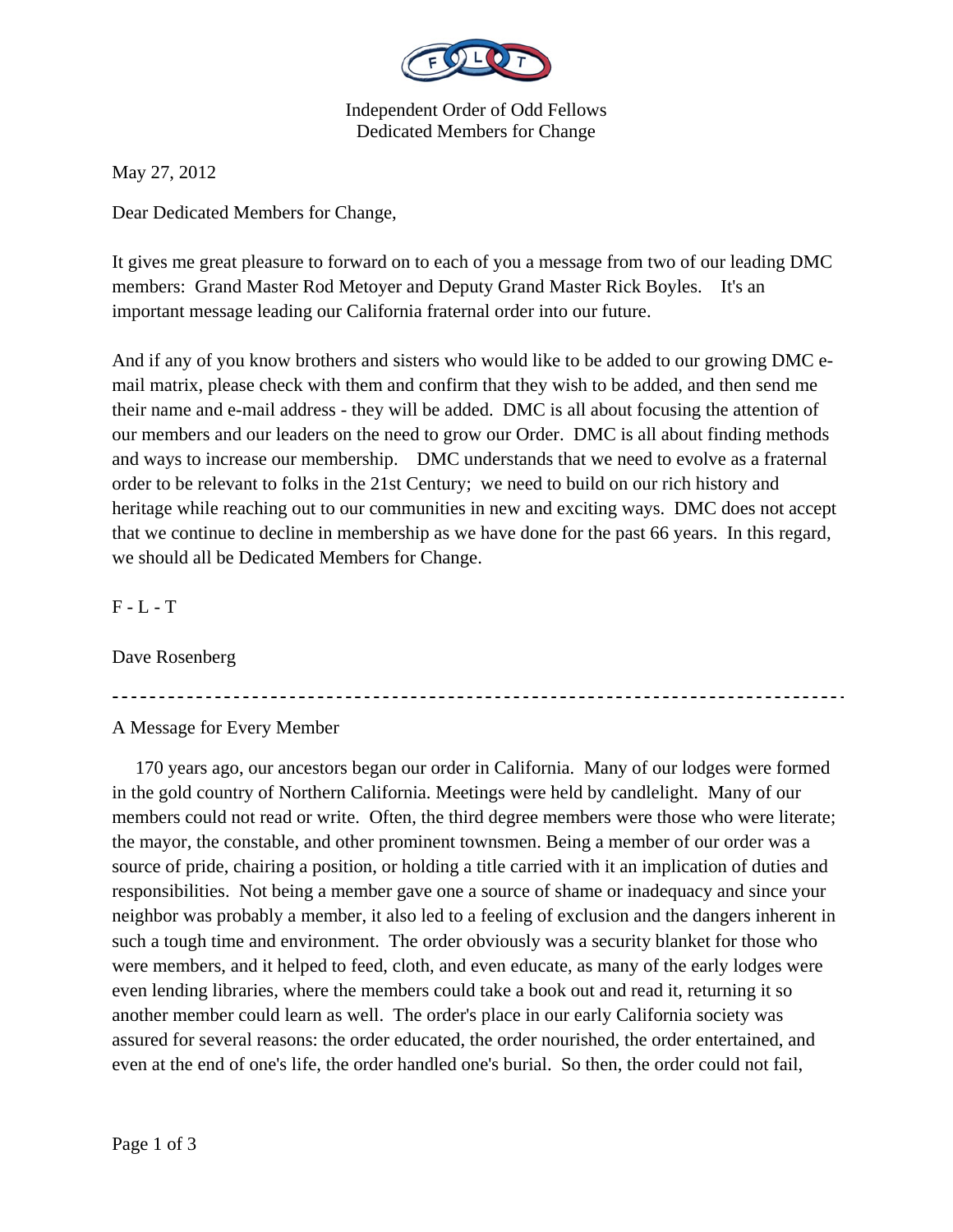

Independent Order of Odd Fellows Dedicated Members for Change

because it filled basic human needs, and the axioms of friendship, love and truth, were emblems that bore no scars, that carried no personal human baggage.

 Today, 170 years later, it is a different world. We live in mainly urban areas; we are all literate we have homes and many methods by which to communicate in our communities. Very few of us spend our days sifting for gold because of the insecurity of it, and also because we need income daily and not simply by good fortune. Many of the goldmines are now closed or infrequently mined. Now, the goldmines we mine are our jobs, our pensions, our social security, our families and our friends. We should alter our mindsets accordingly. No longer do we need a lodge setting to protect us from a harsh external environment, but there are other things a lodge may do. Now, it's more a question of what psychological impetus a lodge may hold. Too many of us sit all alone in an old building waiting for another soul to enter the doorway. Too many of us see the doorway with apprehension or fear. It is time to ask ourselves what are we afraid of, if not simply anything new or different. Let's try and be understanding of every individual in our order, and then perhaps we can see what it is we all have to offer.

 There are many of us who desire change, and there are many of us who want to protect our heritage. These do not need to be in conflict. An old rock song goes "Life is change, how it differs from the rocks"; invariably, change happens whether we like it or not. Yet our heritage can be a source of great pride and give us inner strength, so both should be embraced. It's not a question of conflict. If we allow one side of the equation to dominate and the other side to fail, our order will falter and die even quicker. We must see that as our order declines, it becomes more and more imperative for all of us to read the writing on the wall. Either we work together or we will die. A quick Google search can easily point out fraternal groups that have already gone away. Do we want to be part of this ever increasing list? One key to survival is to recognize the fact that all of us deserve respect, all of us want to feel needed and appreciated, all of us are brothers and sisters under the mantle of Odd Fellowship, and together we can succeed if we lose this internal fear we seem to have of our fellow member's new idea or dream for the future.

We are all in this together. Our order is in a downward spiral. It does not matter whether you want change or don't want change; there is no disputing this one important fact. The numbers of our order are steadily decreasing. We must work together to forge a brighter future or we will succumb to our own fears. Let's remember that all of us are brothers and sisters, all of us cherish friendship, love and truth, and if we can just receive new members in this same spirit of openness, perhaps we will live to see a better tomorrow.

In Friendship, Love and Truth,